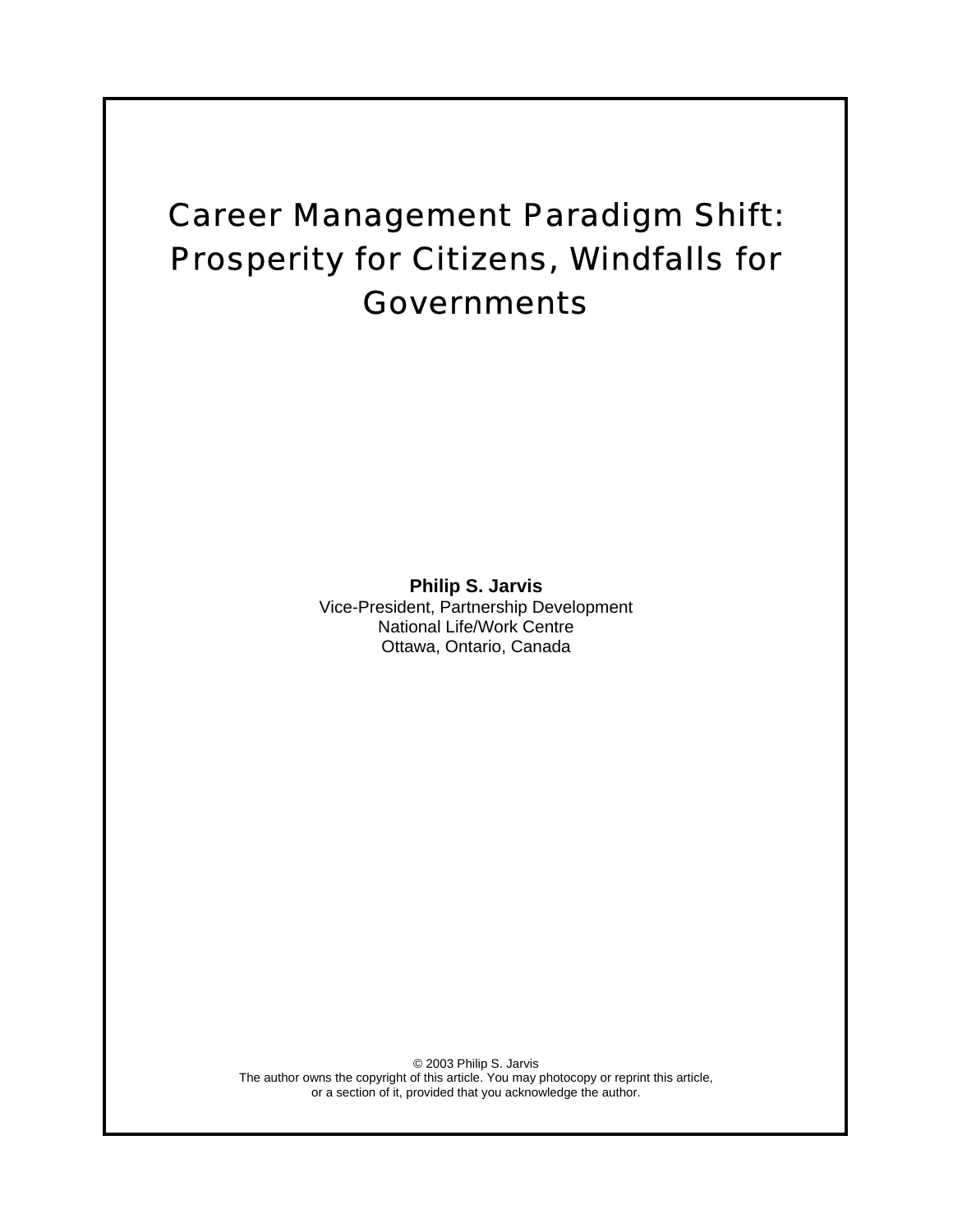#### **Career Management Paradigm Shift: Prosperity for Citizens, Windfall for Governments**

*The economy of the 21st century will need workers who are lifelong learners, who can respond and adapt to change. Canada's labour market programs must be transformed to meet this challenge.* (Government of Canada, 2002)

The knowledge economy is changing the way people work. New labour market entrants can expect to experience a succession of jobs in a number of industry sectors during their working lives. They may have concurrent part-time jobs at one time, and no paid work at other times. Work periods will be interspersed with periods of learning, either full- or part-time, perhaps while working at one or more jobs. Krumboltz and Worthington (1999, 4, 312-325)**.** describe a future where "... there will be more of a need for worker flexibility as worker requirements change more frequently and new teams are formed to work on specific projects. Workers will increasingly be expected to move from project to project doing whatever work needs to be done, and not merely to fulfill a written job description." That future is here. Project-based work is the norm in more and more public and private sector organizations across the country.

At the same time, our workforce is changing drastically. *Knowledge Matters: Skills and Learning for Canadians*  (HRDC, 2002) describes the challenges:

- First, the knowledge-based economy means an ever-increasing demand for a well-educated and skilled workforce in all parts of the economy and in all parts of the country....
- Second, there is a looming demographic crunch that will exacerbate these skills shortages….
- Third, our learning system must be strengthened if we are to meet the skills and labour force demands of the next decades. (pp. 7-8)

We need more highly skilled workers, yet our workforce is shrinking. Half the 2015 workforce is already working. By 2011 immigration will account for all net workforce growth. In all sectors, it is more important than ever that Canadians connect with the best possible learning and work opportunities. Yet too few education and training institutions teach career management skills and most companies of 50 or fewer workers have no employee training or human resource services. Thus, most adults make career choices unassisted, without the benefit of professional support and without having learned career management skills they need to succeed.

## **The Key: Choosing Wisely**

The key is helping students and adults choose education and training, and work that serve both their needs and those of our evolving workforce. The challenge is to help youth and adults learn how to choose wisely and commit to ongoing self-improvement for the rewards of satisfaction and self-fulfillment in the near-term and contingency planning in the longer-term. Most youth are not sure how to make good career decisions and they are not clear, even just prior to graduation, what they want to do when they enter the workforce. The majority of students do not proceed directly from secondary to post-secondary, in spite of projections that most work in coming years will require some post-secondary qualification. Of those youth who go directly to college or university programs, not to mention apprenticeship or trades training, nearly half change programs or drop our by the end of their first year. Of those who graduate, 50 % will not be in jobs not directly related to their programs of study 2 years after they graduate (Statistics Canada, 1997).

In the words of Richard Froeschle (2003) "…labor market and career information is to students and job seekers what market research data is to business – invaluable." High quality, current and comprehensive information is essential, but not enough. Special skills are needed to use available information effectively to make sound choices. People need skills that give them legitimate confidence in their ability to construct fulfilling lives. They need:

- focus, on who they are, what they have to offer, and what is important to them;
- direction, knowing their options, what appeals to them, and how to qualify for suitable learning and work opportunities;
- adaptability, the skill of making the best of ever-present change; and
- healthy self-esteem and self-knowledge, to counter uncertainty and doubt.

These are career management skills and they cannot be learned solely from printed publications and websites. Human support in the learning process is essential, as it is during times of voluntary and involuntary career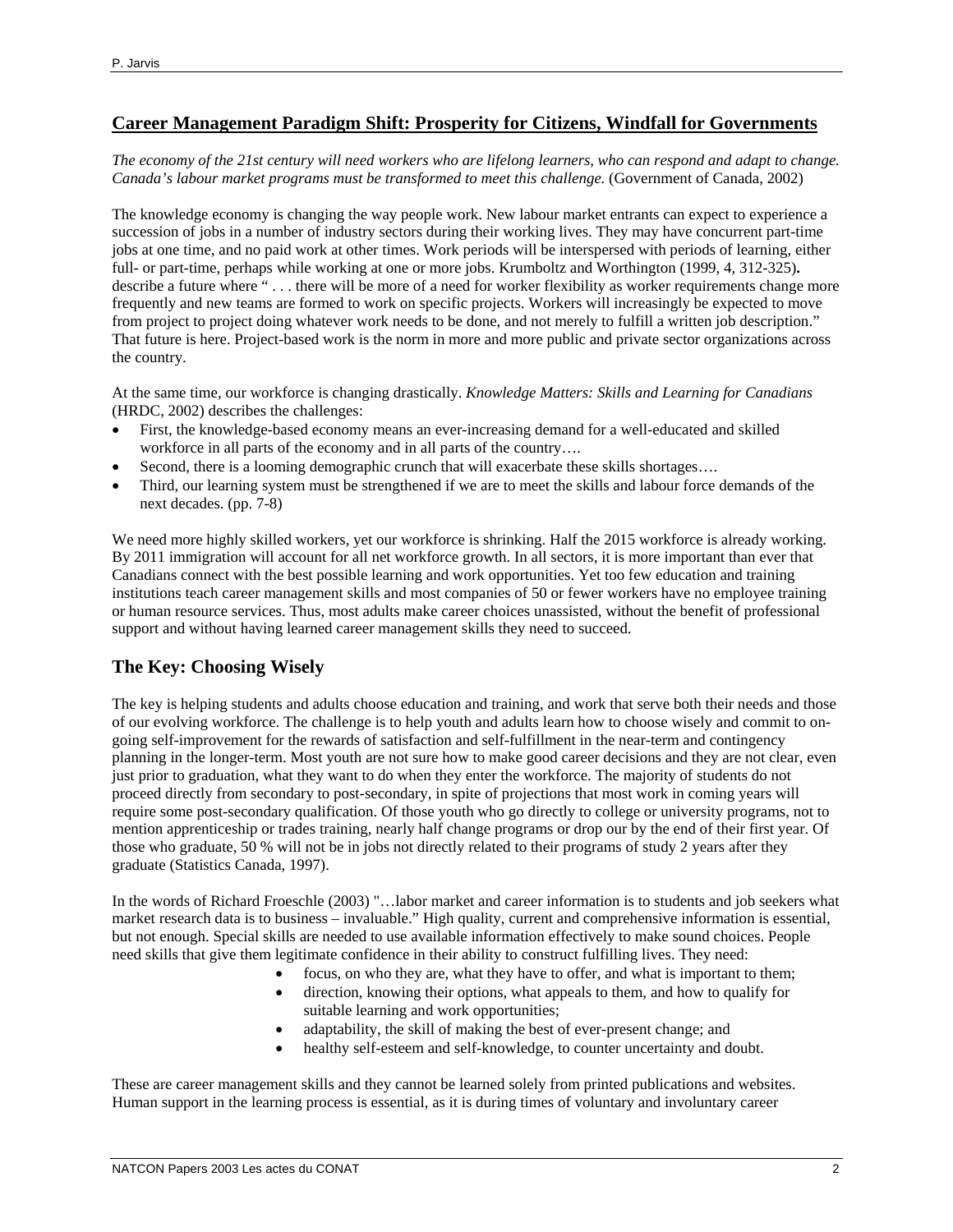transitions. In fact, most adults with good career management skills did not learn them from institutionalized education and training programs. They were fortunate enough to have parents, relatives, teachers, bosses, or other mentors who knew and modeled successful life and career management skills and encouraged, perhaps even prodded them throughout their learning process.

## **The New Career Management Paradigm**

The knowledge economy demands a new approach to career development. Too many youth do not have the good fortune of enjoying ready access to good mentors in their home situations. Even in two-parent families, both adults are often too focused on trying to make ends meet that they cannot give their children the time, energy and support they would like to. Moreover, they were never taught the contemporary career management skills they would like to teach their children.

Mastery of career management skills cannot be left to chance. It needs be part of mainstream primary, secondary and post-secondary education programs, employee training and development programs and remedial programs for adults in career transitions. Acquisition of these skills increases likelihood of workplace success, and success in relationships, family and community. An investment in helping more citizens master these skills will provide a multi-faceted return on investment, add relevance to the learning experience, and benefit both individuals and society.

The traditional vocational guidance paradigm expected young people to make an informed, long-term career choice before graduating from high school. Yet, when adults are asked if they are now doing what they expected to be doing when they graduated fewer than 10 % (teachers and nurses excepted) raise their hands. Are you? The evidence suggests only a small minority of us is able to identify a "calling" at a young age.

The old vocational guidance model was about helping people make informed career decisions and went as follows:

- 1. Explore one's interests, aptitudes, values, etc. (often with tests and professional help)
- 2. Explore the world of work using comprehensive, current information
- 3. Determine a "best fit" occupational goal by matching personal traits to job factors
- 4. Develop a plan to obtain the prerequisite education and training
- 5. Graduate, obtain secure employment, work hard, climb the ladder
- 6. Retire as young as possible on full pension

The new career management model is about helping people become healthy, self-reliant citizens, able to cope with

constant change in rapidly changing labour markets and maintain balance between life and work roles. Cornerstones

of the career management paradigm are the "high five" principles:

- 1. Know yourself, believe in yourself and follow your heart.
- 2. Focus on the journey, not the destination. Become a good traveler.
- 3. You're not alone. Access your allies, and be a good ally.
- 4. Change is constant, and brings with it new opportunities.
- 5. Learning is life-long. We are inquisitive by nature, and most alive when we're learning.

Those who master career management skills and follow the high five principles are more likely to find satisfying and fulfilling work in the knowledge economy, and prosper. Regrettably, most educators, corporate executives, legislators and policy makers, community leaders, workers, parents and children are still encumbered by an out-ofdate vocational guidance mindset.

The catch phrase of the old paradigm, "What do you want to be when …?" focuses on destination and loses relevance in a world in which most workers will experience regular job and industry changes. It is no longer realistic, if it ever was, to expect young people to choose an occupation for life. Indeed, educators, spouses and parents who do not fully comprehend the new work world often create undue stress for those they are trying to help. Many adults, for instance, feel young people are failing somehow if they cannot land a "permanent" job soon after graduation. In fact, permanent, secure jobs are simply becoming scarce, particularly for youth. At the same time, there are more work opportunities, albeit in less permanent packages, than ever before.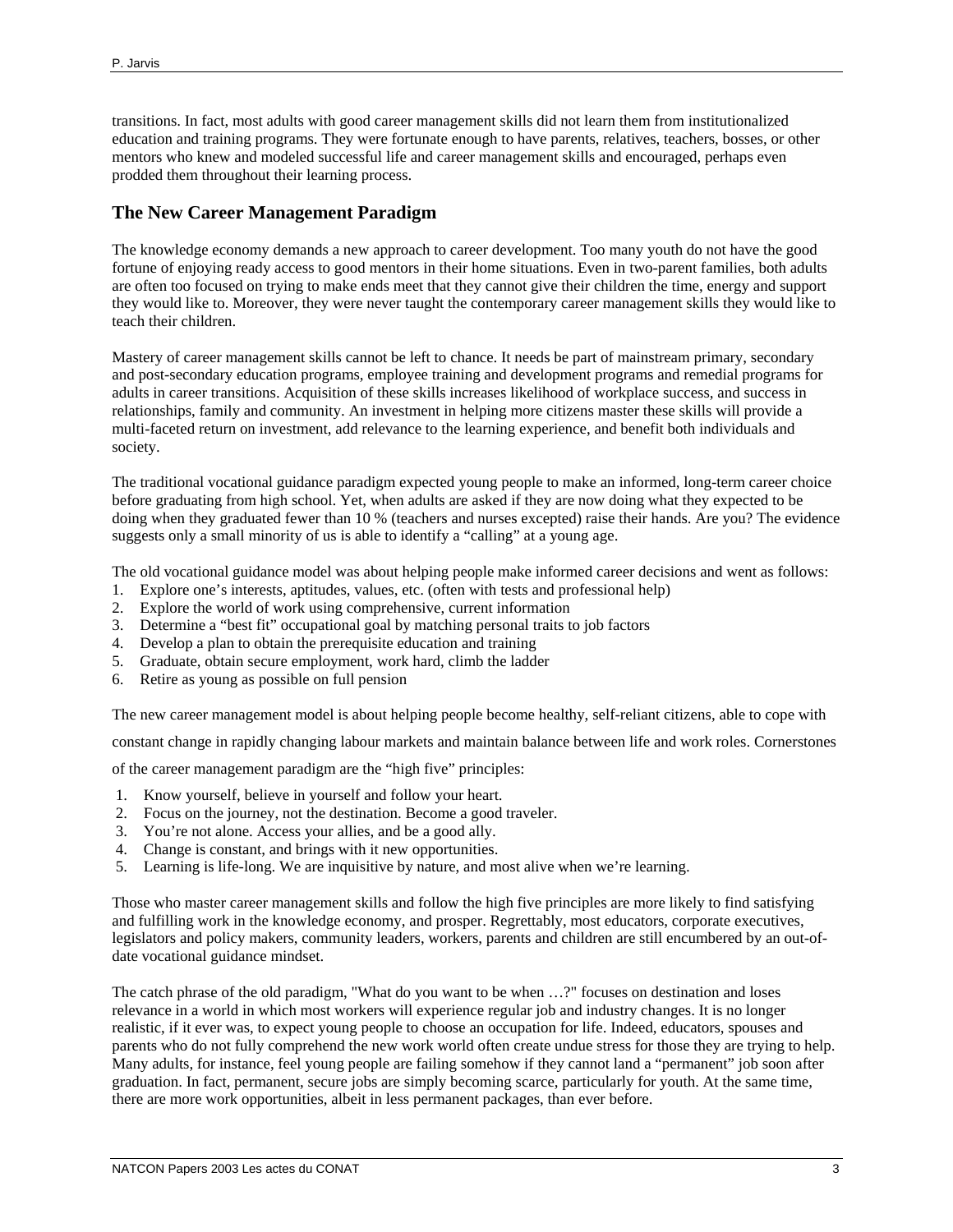In the career building paradigm the question, "What do you want to be when … ?" is replaced by questions like:

- "Who are you now, and what do you love to do?"
- "What are your specials talents and skills, or gifts?"
- "What types of situations and environments have special appeal for you?"
- "What types of organizations need what you can offer better than others?"
- "What innovative work arrangements will suit you and potential employers?"

"People don't succeed by migrating to a 'hot' industry. They thrive by focusing on who they really are and connecting to or creating work that they truly love (and, by doing so, unleashing a productive and creative power that they never imagined). Companies win when they engage the hearts and minds of individuals who are dedicated to answering their life question." (Bronson, 2003). People who love what they do are more productive. In the words of Yahoo chief solutions officer Tim Sanders (2003), "Over and over again, I've discovered that the businesspeople who are the busiest, the happiest, and the most prosperous are the ones who are the most generous with their knowledge and their expertise. People who love what they're doing, who love to learn new things, to meet new people, and to share what and whom they know with others: these are the people who wind up creating the most economic value and, as a result, moving their companies forward."

Tests seldom answer people's life questions, and certified professionals are not needed to ask them. The career management paradigm puts control in the hands of the individual career manager, not in tests, computer systems or specialists. To be fully in control of their own lives, people need to learn career management skills just as they learn math, science, communications or technical skills.

The workplace of the knowledge era is a radically different place at the beginning of the  $21<sup>st</sup>$  century than that of the  $20<sup>th</sup>$  century. Over 95 % of Canadian businesses have fewer than 50 employees. 750,000 have fewer than 5 employees (Shaw, 2002). Self-employment, particularly among aging baby boomers, is growing. Even in larger organizations, the notions of self-employment and working for customers and clients have replaced working for a boss. Doing what you are told to do and following set procedures are now balanced with encouragement to invent new solutions to getting the job done and to serving customers and clients better. Just being responsible for your job has been replaced by pressure to be a good team player and help the team continuously learn and improve. Respect used to be accorded to position. It is now earned by people, at any level in the organization, on the basis of their contribution, commitment to learning and growing and their willingness to help others improve.

What is emerging is a new language register. The new terms denote concept shifts, not just "vernacular du jour." They are occurring at different rates in different regions and sectors of society indicative of a global career management paradigm shift that is traced in the chart below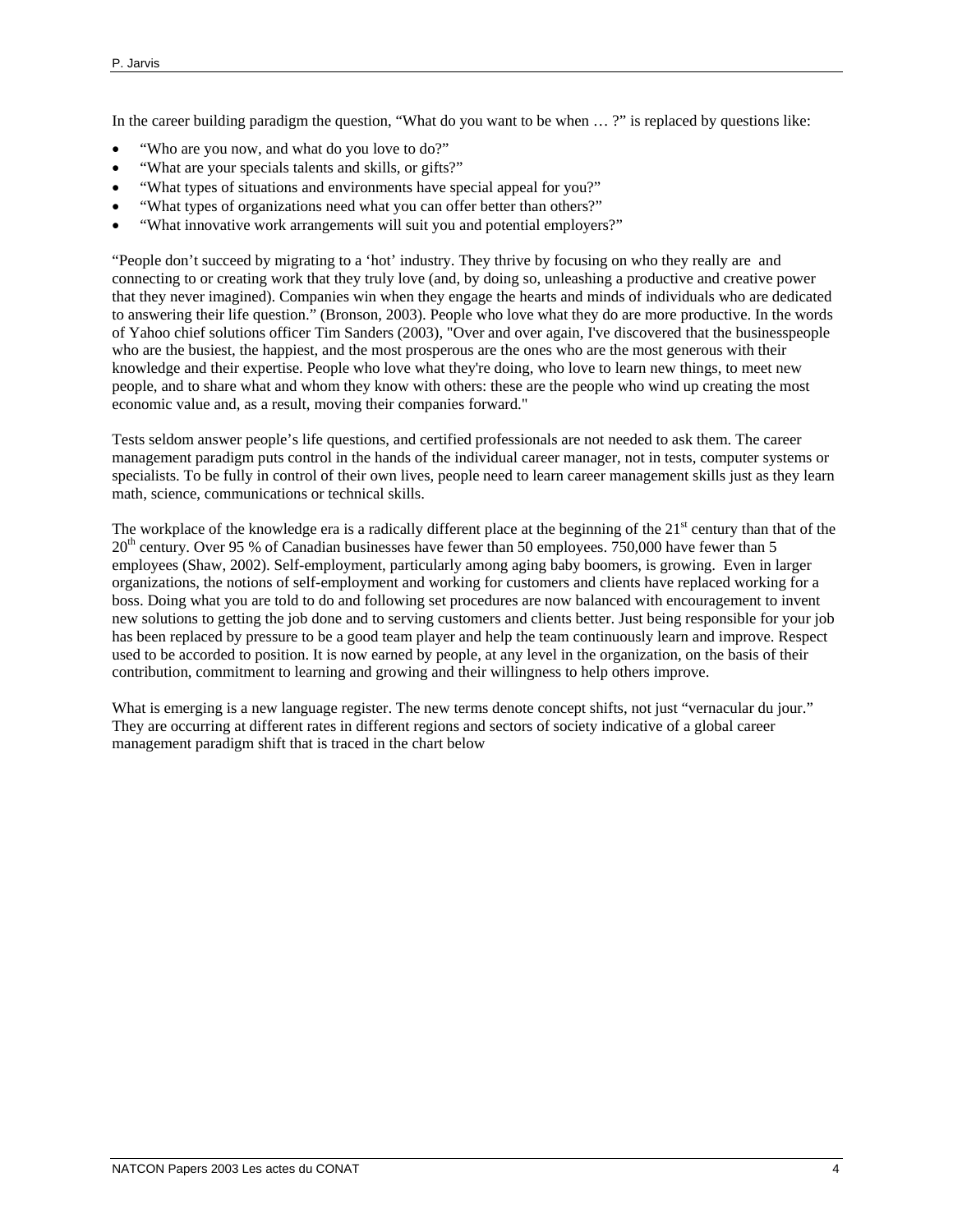| <b>Old Paradigm</b>                     | <b>New Paradigm</b>                                      |
|-----------------------------------------|----------------------------------------------------------|
| <b>General</b>                          |                                                          |
| Office                                  | Virtual space<br>$\bullet$                               |
| $Success = career ladder$               | $Success = valued skills$<br>$\bullet$                   |
| Authority                               | Influence<br>$\bullet$                                   |
| Manager/Management                      | Leader/Leadership<br>$\bullet$                           |
| Entitlement                             | Marketability                                            |
| Loyalty to company                      | Loyalty to work and self<br>$\bullet$                    |
| Salaries and benefits                   | Contracts and fees<br>$\bullet$                          |
| Job security                            | Personal freedom and control                             |
| Identity = job, position,<br>$\bullet$  | Identity = contribution to work, family and<br>$\bullet$ |
| occupation                              | community                                                |
| Attention to bosses and<br>$\bullet$    | Attention to clients and customers                       |
| managers                                |                                                          |
| Employees                               | Vendors, entrepreneurs, team members                     |
| Retirement                              | Self-employment $-2nd$ career                            |
| <b>Private Sector/Employers</b>         |                                                          |
| <b>Social Contract</b><br>$\bullet$     | • At-Will Workforce                                      |
| <b>Mass Production</b>                  | Customization                                            |
| <b>Industry Knowledge</b><br>$\bullet$  | Consumer Pull                                            |
| <b>Cost Reduction</b>                   | Revenue Growth                                           |
| Vertical Integration                    | Outsourcing<br>$\bullet$                                 |
| <b>Incumbent Workers</b><br>$\bullet$   | <b>Contingent Workers</b>                                |
| <b>Retail Stores</b>                    | $\bullet$ "E-tailing"                                    |
| Bureaucratic organization               | Shared Vision and Mission                                |
| <b>Local Labour Supply</b><br>$\bullet$ | Global Labour Competition                                |
| Jobs as Continuous Duty<br>$\bullet$    | • Project Orientation                                    |
| <b>Job Security</b><br>$\bullet$        | • Employment Resilience                                  |
| Job Description<br>$\bullet$            | • Task/Duty Statements                                   |
| <b>Public Sector/Education</b>          |                                                          |
| Entitlement<br>$\bullet$                | • Personal Responsibility                                |
| <b>Employment Service</b><br>$\bullet$  | • One Stop Co-Location Centers                           |
| <b>Worker Training</b><br>$\bullet$     | • Work First-Welfare Reform                              |
| <b>Job Qualifications</b><br>$\bullet$  | <b>Skills Standards</b><br>$\bullet$                     |
| <b>Occupational Titles</b>              | <b>Skills Clusters</b>                                   |
| Diploma or Degree<br>$\bullet$          | • Skill Certification                                    |
| Degree Attainment                       | Non-linear Perpetual Learning                            |
| Recruitment                             | • Informed Choice                                        |
| Academic Calendar                       | • Open entry/Open exit                                   |
| <b>Semester Courses</b><br>$\bullet$    | • Discrete Learning Events                               |
| Carnegie Unit/Seat Time<br>$\bullet$    | • Competency Demonstration                               |
| <b>Bricks and Mortar</b><br>$\bullet$   | • Distance Learning                                      |
| School Teacher<br>$\bullet$             | • Learning Coach                                         |
| Career Guidance                         | • Career Development/Building/Management                 |
| Process/Peer Review                     | • Outcomes/External Evaluation                           |
| Evaluation                              | • Impact Assessment/Provide Evidence                     |
| Mainframe Computers                     | <b>Internet Connectivity</b><br>$\bullet$                |
| Keepers of Knowledge                    | • Democratization of Knowledge                           |

#### **Figure 1. A comparison of New and Old Paradigm Terms**

(The author wishes to acknowledge the contributions of R. Froeschle, Texas Workforce Commission; Dr. D. Redekopp, Life Role Development Group; Dr. R. Straby, Life Works by Design; and Marie Lapointe, National Life/Work Centre to this list of terms.)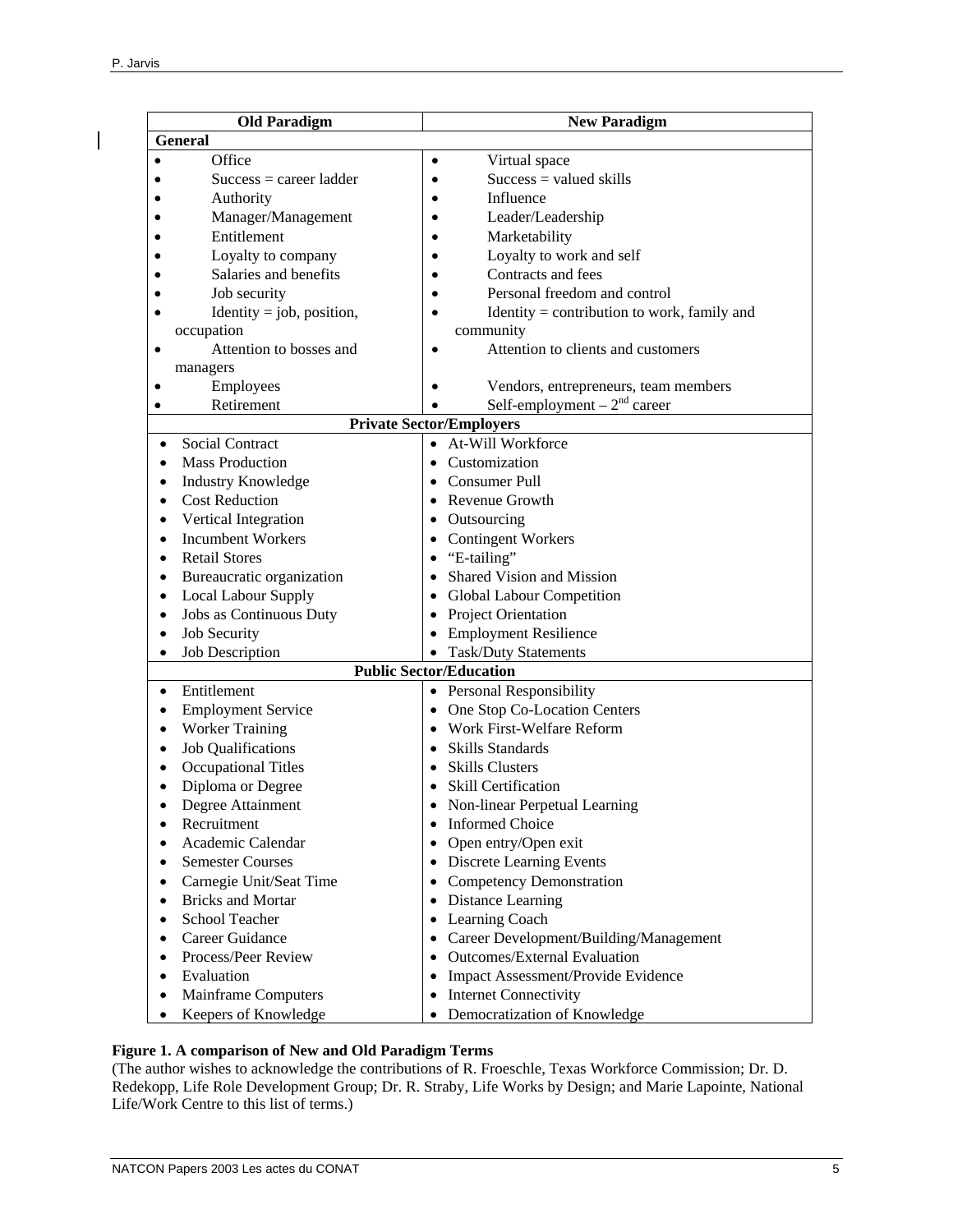As technologies and skill requirements change, demand for workers changes. Workers need to be able to follow occupational and industrial trends, observe where job growth or decline is likely to happen, and position themselves to adjust to the trends. The fastest growing category of companies is the smallest ones, which have the greatest failure rate. Larger companies are being merged, downsized, split up, re-engineered, or bought out. Job security is no longer a given for anyone at any level in any organization and it has become an individual matter. Workers need to prepare themselves for periodic job loss and the inevitable loss of income (Carlson,2002). The very notion of "job" is shifting dramatically. In most contemporary settings those who say "That's not my job!" won't have a job for long! Workers are seeking meaning, purpose and fulfillment from their work roles, not just pay cheques.

Career is increasingly being viewed as something every human has, for a lifetime (Gysbers, 1997). The concepts "job" and "occupation" are anachronisms in many industry sectors; nevertheless, terms such as these remain the cornerstone of career information systems and databases, guidance processes and post-secondary education and training offerings. "Work is now defined not by occupational titles or categories, but by skills and values. Effective career builders know how to shape and build their careers, project by project. This is a new competency, still largely unrecognized by most adults in the workforce (Straby, 2002)."

It's becoming acceptable, even desirable, to have one's "eggs in more than one basket." More and more people are experiencing satisfaction, feeling stimulated, garnering respect, acquiring wealth and freedom by brokering portions of their time and skills to multiple organizations in creative new work "packages." Security derives from the knowledge that should one contract end abruptly, others are still in place. As companies do not pay benefits and can initiate and terminate contracts easily, they are willing to pay more. ("We can pay you \$500 per day for 10 days every three months, but we can't offer you a full-time job"). Self-employed workers who deliver reliable, high quality service often find more employers want more of their time. To succeed, self-employed workers in atypical, contract work arrangements need to have specialized, in-demand skills, be aware of their value to specific employers, and be able to market themselves effectively. This engagement with contingent work demands a high level of self-knowledge and self-confidence, both of which are career management skills.

The more education and skills a person has, the greater the likelihood of securing work, earning a good income, and remaining employed. High school dropouts have an unemployment rate of more than 18 %, compared with 7 % for those with a university degree (Statistics Canada, 2001). Over the next five years, occupations that require less than high school education will account for less than 6 % of new job opportunities. More than 70 % of new jobs will require at least some post-secondary education (HRDEC, 2000). The main activity of 61 % of respondents in a recent British Columbia survey in their first year after high school was attending school full time or part time (BC Education, 2002). Thus, 39 % were rejecting advice from "the system," their teachers and their parents.

Society expects people to select an occupational goal then pursue the prerequisite education and training. While preparing to enter the workforce they are graded on acquisition of academic and technical skills, not career management skills, despite constant pleas from employers to teach "employability skills." While academic and technical qualifications open doors, career management skills largely determine selection, success, and advancement (Krumboltz & Worthington, 1999; Worthington & Juntunen, 1997). Those who can describe the skills they bring to an organization to help it achieve long-term success, in whatever combination of or packaging of roles, are in greater demand. The key in the workplace as in life is not just finding the right job, friend, or life partner: it's becoming the right worker, friend or life partner.

"Increasingly, career development is about leadership. It's about the personal leadership required to take action, take risks and learn new skills. It's also about the leadership required to help others develop, grow and learn. Creating things that don't yet exist is now part of career development, not just choosing among existing options. Preparedness for an environment that does not yet exist is key to adaptability, and leadership – therefore, it's key to career management (Redekopp, 2002)."

Over the past quarter century disparities in earnings from employment have widened. The well paid have experienced earning gains, while market incomes at the low end of the spectrum have stagnated or even declined. Almost two million adult Canadians work for less that \$10 an hour – about one in six employed people. These jobs do not pay enough to support a family, yet workers face barriers to advancing their incomes. Workplace barriers occur because employers concentrate more on controlling payroll costs than on productivity growth and development of skills (Maxwell, 2002). The prevalent assumption that money is the shortest route to freedom and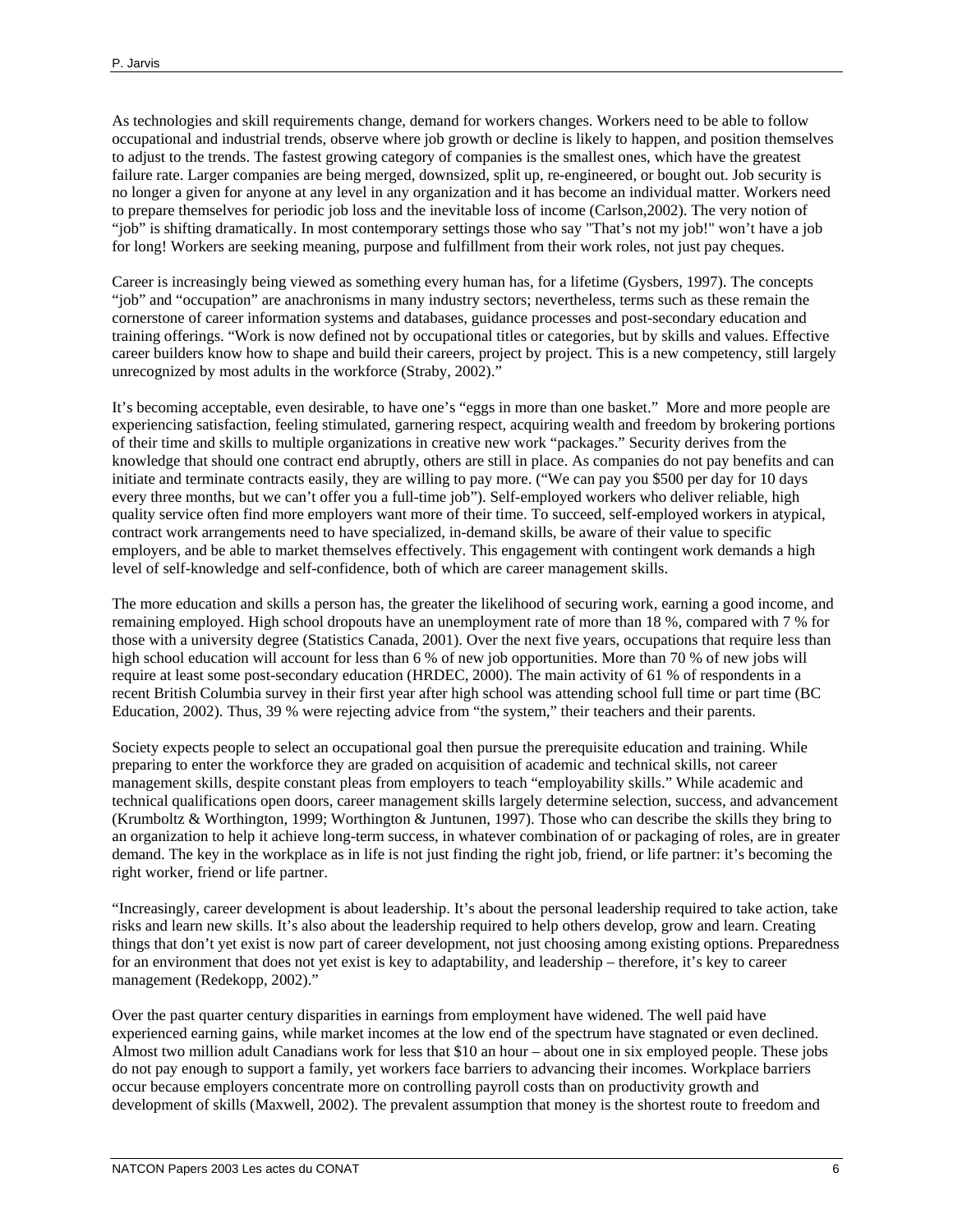happiness is flawed, as so many stressed professionals have discovered. In fact "the shortest route to the good life involves building the confidence that you can live happily within your means while doing work you truly love." (Bronson, 2003)

The new career management paradigm recognizes that career development is a life-long process of skill acquisition and building through a continuum of learning, development and mastery. This process enables people to be in charge of their own career, with enough focus and direction for stability, and enough flexibility and adaptability for change along the way. Career management equips people to make good choices throughout their lives. The aim is to help people become self-reliant, allowing them to enjoy personal satisfaction and fulfillment while contributing as fully as possible to our ever-changing society. Failure to do so will be costly. In fact, it already is.

## **Costs and Savings**

Many workers go through their entire working lives without focus or direction. They fall into employment without preparation and planning. The old paradigm has not worked for them. Many spend 50 % of their conscious lives in work settings they don't like. Some take out the stresses of the work day on family members, seek relief in alcohol or substance abuse, and have little energy left for anything other than passive escapes like watching television. The loss of productivity and the waste of human capital are palpable, whether measured in training costs or unrealized human potential. Unquestionably, this sort of investment by both the public and private sectors yields an unacceptable return.

Most Canadians are proud of the social systems and infrastructure we have put in place to ensure as many citizens as possible, young and old, enjoy one of the highest living standards in the world. We invest heavily to support individuals, groups, and regions in need. We accept higher taxes than most countries to ensure a better quality of life for more of our citizens. The vast majority of the expenditure items discussed below are essential infrastructure costs, well invested. The numbers are so large, however, that minuscule elements of "slippage" equate to sums large enough to make a real difference to governments, corporations and communities. Fallout from gaps between people's skills and workforce needs reduces the return on investment we rightly expect from education, health care and social services investments. It also represents lost revenues to governments and lost competitiveness to businesses.

## **Lost Productivity and Reduced International Competitiveness**

For businesses and for our economy, productivity is the key to competitiveness. We rely on the productivity of our workforce to keep us competitive in the global marketplace. If we increase our productivity, our entire economy and social structure benefit. If productivity slips we all lose and we all pay.

Variability in employee productivity influences the economics of an organization. Employers who can select more congruent (right person in the right job) employees from a better applicant pool have a distinct advantage over their competitors. After conducting a meta-analysis of 85 years of research on personnel selection, Schmidt and Hunter (in press) conclude that person-job congruence benefits the worker, the company, and the nation (Savickas, 2002). "We are sitting on a huge potential boom in productivity – if we could just get the square pegs out of the round holes." (Bronson, 2003)

Our annualized Gross Domestic Product as of the second quarter of 2002 was \$1,138.2 billion (Statistics Canada, 2002). A 1 % increase in productivity would have resulted in an increase of over \$11 billion in goods and services in 2002. Better mechanisms for helping people connect with work roles they like and in which they excel can have profound ramifications for our society. A modest 1 % increase in productivity through better matching of individuals' skills and workforce requirements could generate as much as \$10 billion annually in increased gross domestic production. Imagine, over time, a 5-10 % increase in productivity across the country. Any generalized gain would favourably impact our international balance of payments and would be felt in standard of living improvements in communities across the country.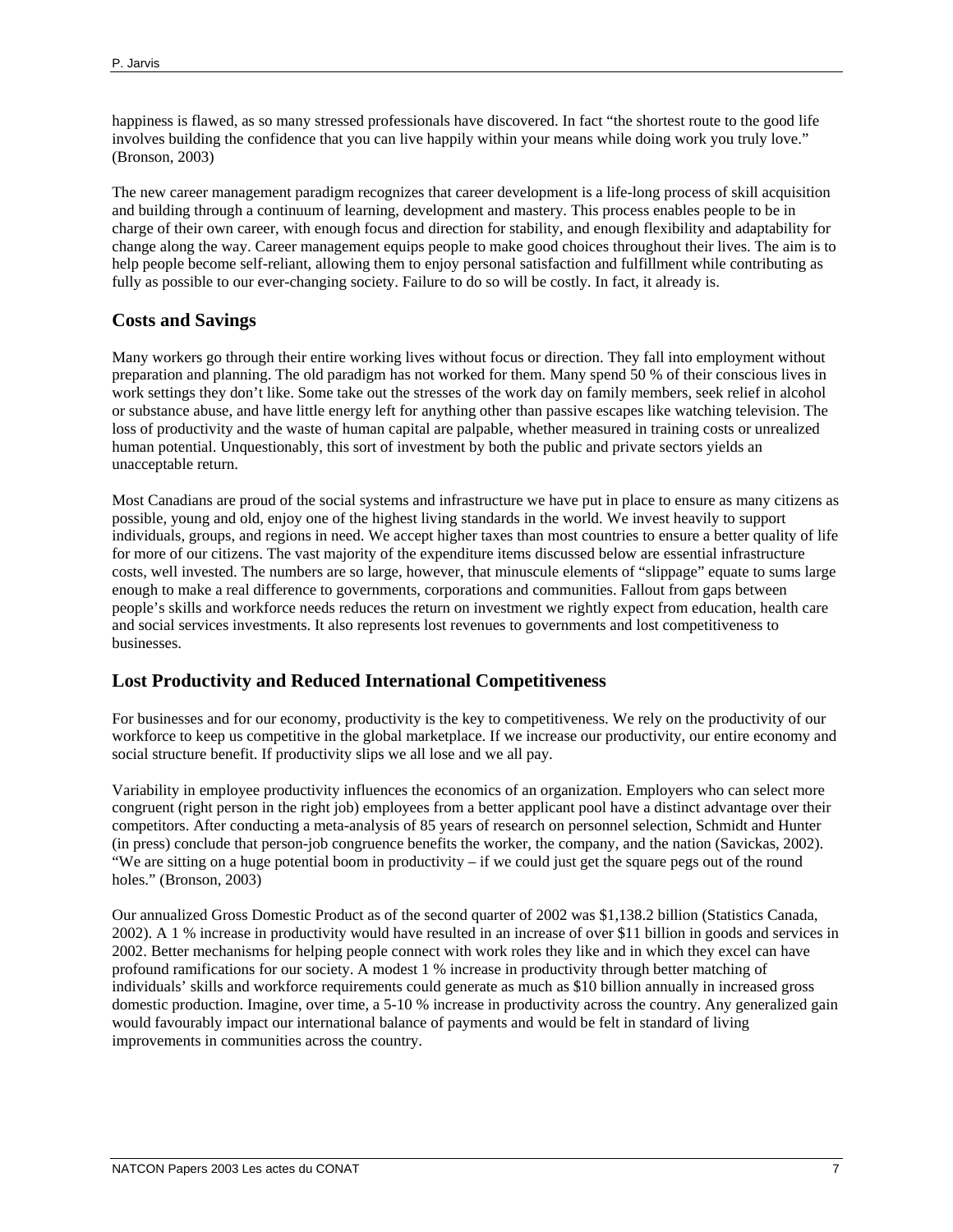# **Education Funding**

\$64.1 billion was invested by all levels of government across the country in the past year on primary, secondary and post-secondary education (Statistics Canada, 2002). Our education systems are among the best in the world. Nonetheless, too many students are floundering or unsure why they are learning what they are learning. Many more cannot decide what programs they should be in. Many change programs, underachieve or drop out. Some extend their education because they are reluctant to move on. Most students do not fully understand the diversity of work roles that match their academic and technical skills. Only a few students are acquiring and mastering the skills of personal management, work and learning exploration, and career management they will need to complement their academic and technical skills in becoming self-reliant career managers beyond graduation. Effective career management programs would help youth develop these skills and gain greater focus and direction. While we might hope to do better, even a 1 % increase in efficiencies through having more students learning what they are motivated to learn translates to \$600 million annually being better invested.

# **Health Care Funding**

Those who are unemployed or in work roles they dislike are subject to increased stress, have increased likelihood of unhealthy lifestyles, and may be more prone to substance and physical abuse. Good jobs foster mental health whereas poor jobs cause distress (Loscocco & Roschelle, 1991, cited in Savickas, 2002). For instance, in an Ipsos-Reid (2002) survey, one in six adults surveyed (17%) said there has been a time in their life when they've been under so much stress that they've wanted to commit suicide. The main causes of stress cited by survey respondents were associated with their job or work (43%) and their finances (39%).

Over \$76.9 billion (Statistics Canada, 2002) was invested by all levels of government in the past year on health care. If only 1 % of the people now availing themselves of health care services require them directly or indirectly as a result of inability to find and keep work they like, nearly \$800 million annually could be saved. If the actual percentage is higher, say a modest 5 %, this equates to \$4 billion annually. Some or all of this could be invested in improved health care services for all citizens.

## **Social Services**

In societies committed to improving living standards for all citizens, the term "social inclusion" has received increased attention in recent years. To be included is to be accepted and to be able to participate fully within our families, our communities and our society. Those who are or perceive themselves to be excluded, whether because of poverty, poor health, gender, race, or lack of education or skills, do not have the opportunity for full participation in the economic and social benefits of society.

Anna Diamantopoulou (2000), European Union Commissioner for Employment and Social Affairs, points out that social inclusion makes good economic sense. Her Commission estimates that social exclusion costs between 12% and 20% of the GDP of the European Union member states. If our situation is similar, these percentages translate to social exclusion costs here of \$136 to \$228 billion annually. The EU regards the fight against social exclusion as a worthwhile investment and has committed 27 billion euros to the Social Fund for the period from 2000-2006.

In Canada, \$113 billion (Statistics Canada, 2002) was invested by all levels of government in the past year on social services, including social assistance and welfare. Inability to locate and maintain suitable and fulfilling learning and work opportunities is a contributing factor for some recipients. Significant savings could accrue if more citizens possessed the skills they need to self-reliantly plan and manage their careers and constructively address change. For example, a modest 1 % saving on these expenditures would generate over \$1 billion annually.

# **Protection, Prisons and Corrections**

Over \$15 billion (Statistics Canada, 2002) was invested by all levels of government in the past year on "protection of persons and property," including policing, prisons and correctional services. One might expect that a contributing factor in the case of some law-breakers and detainees is their inability to connect with appropriate life and work roles. A 1 % improvement in helping more of these youth and adults acquire career management skills, become hopeful about their future and achieve increased self-reliance, could generate savings of \$150 million annually.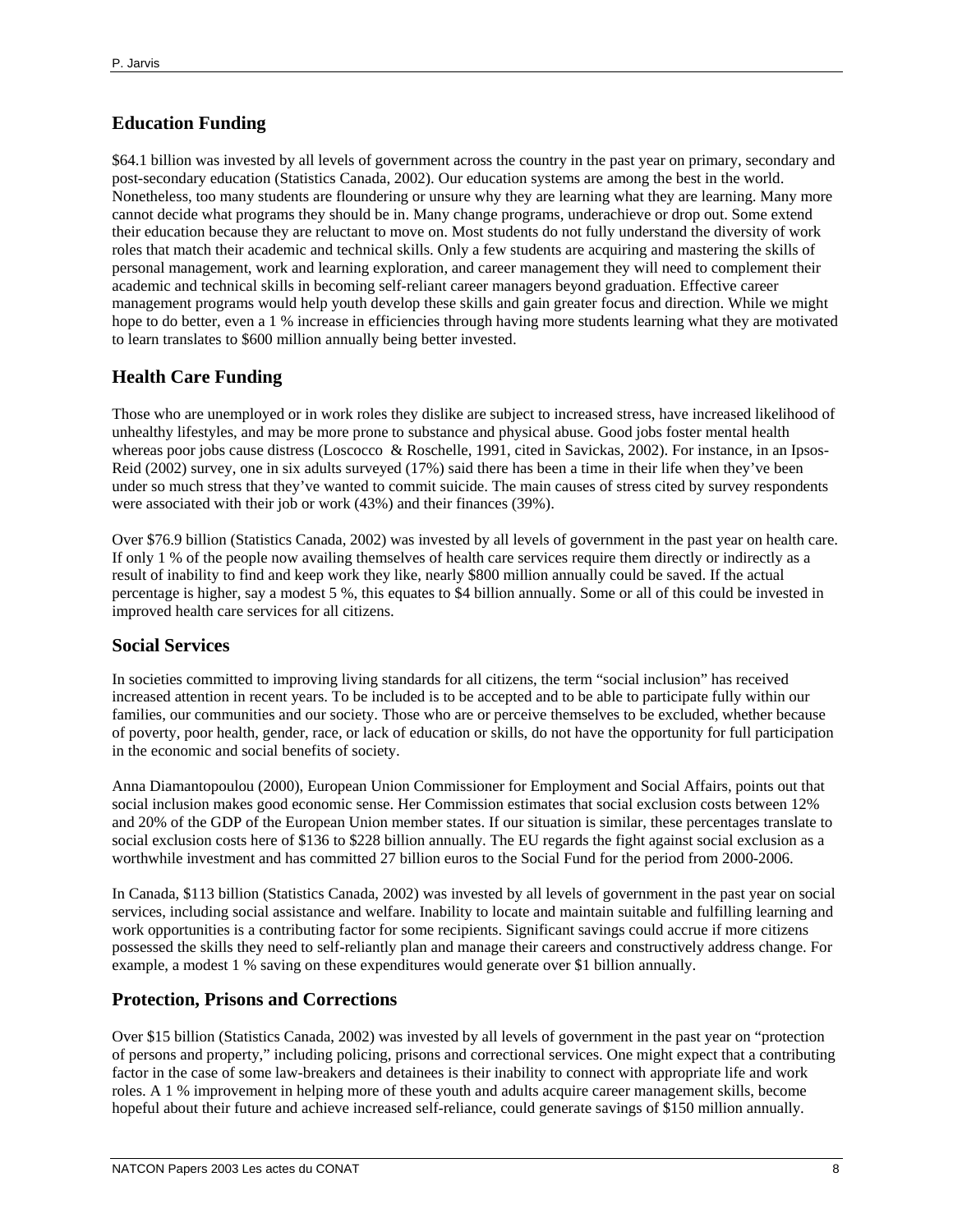## **Employment Insurance**

Human Resources Development Canada paid a total of \$9.5 billion in the year ending March 31, 2001 to about 650,000 EI Income Benefits Program recipients, who received an average of 18.5 weeks of payments (HRDC, 2001). For workers in seasonal situations or those subjected to economic forces beyond their control, this income support is invaluable. Some recipients, however, are searching for work they feel suits them. If more in these circumstances were able self-reliantly to manage their work and learning opportunities and to move from one work role to another as needed, EI payments would decrease. A 1 % improvement in this category would result in savings to the EI fund of about \$100 million annually.

#### **Lost Government Revenues**

Over \$432 billion was collected by all levels of government in the past year in income taxes (individual and corporate), property taxes, consumption taxes, health premiums, social insurance contributions, etc. (Statistics Canada, 2002). If more Canadians were able to connect with steady work they like, all levels of government could anticipate increased revenues. A 1 % improvement here would generate over \$4 billion annually in increased government revenues. A 5 % improvement would yield a \$20 billion annual windfall for all levels of government.

The ability of our citizens to make effective connections to meaningful work is the underpinning of improvement in each of these areas. Excellent career, learning, and labour market information, and mastery of career management skills can help them make these connections. If even a small percentage of our citizens increase their mastery of career management skills, the savings can be enormous. Consider the impact on our economy and society of freeing up that amount of money, no matter how it might be redirected!

#### **What is Needed?**

How do we attain the improvements suggested above and the savings that come with them? Some of the necessary tools are already in place. What is needed is a concerted effort to use the tools now in place effectively and in concert with each other, to increase understanding of the necessity of this paradigm shift, and to help as many people as possible increase their mastery of career management skills. We need programs and resources based on clear career management learning and performance outcomes. We need a comprehensive accountability infrastructure for this proposed career management paradigm shift. We need a means by which career practitioners, counsellors, educators, and human resources specialists can easily select resources based on the outcomes they want to achieve with their clients and the skills they wish to build. We need a common map or framework of career management skills to see the linkages, or overlaps, between programs, and to identify gaps in existing programs and services. We need a common language of career management so there is no ambiguity or confusion among career practitioners, employment counsellors, educators and human resources specialists and the public. Like the health and fitness culture of the "Participaction" and non-smoking movements, we need a new national career management culture.

Pioneering work on a national career management skills framework began in the United States in 1988, under the leadership of the National Occupational Information Coordinating Committee (NOICC) and its network of 58 State Occupational Information Coordinating Committees (SOICCs). The process of adapting what became the U.S. *National Career Development Guidelines* for Canada began in 1998, lead by the National Life/Work Centre (http://www.lifework.ca ) in concert with the Canada Career Information Partnership (http://www.ccip-picc.org ), with support from Human Resources Development Canada. The result is Canada's *Blueprint for Life/Work Designs.* Thousands of American and Canadian career practitioners, employment counsellors, educators, human resources specialists and researchers have spent fourteen years developing, piloting, evaluating, revising and implementing this North American career management skills framework.

The *Blueprint* identifies core career management competencies with associated performance indicators for each competency at four developmental levels across the lifespan. The core competencies are the basis upon which career development programs can be designed. The performance indicators, which are organized by learning stages, can be used to measure learning gains and demonstrate the effectiveness of such programs.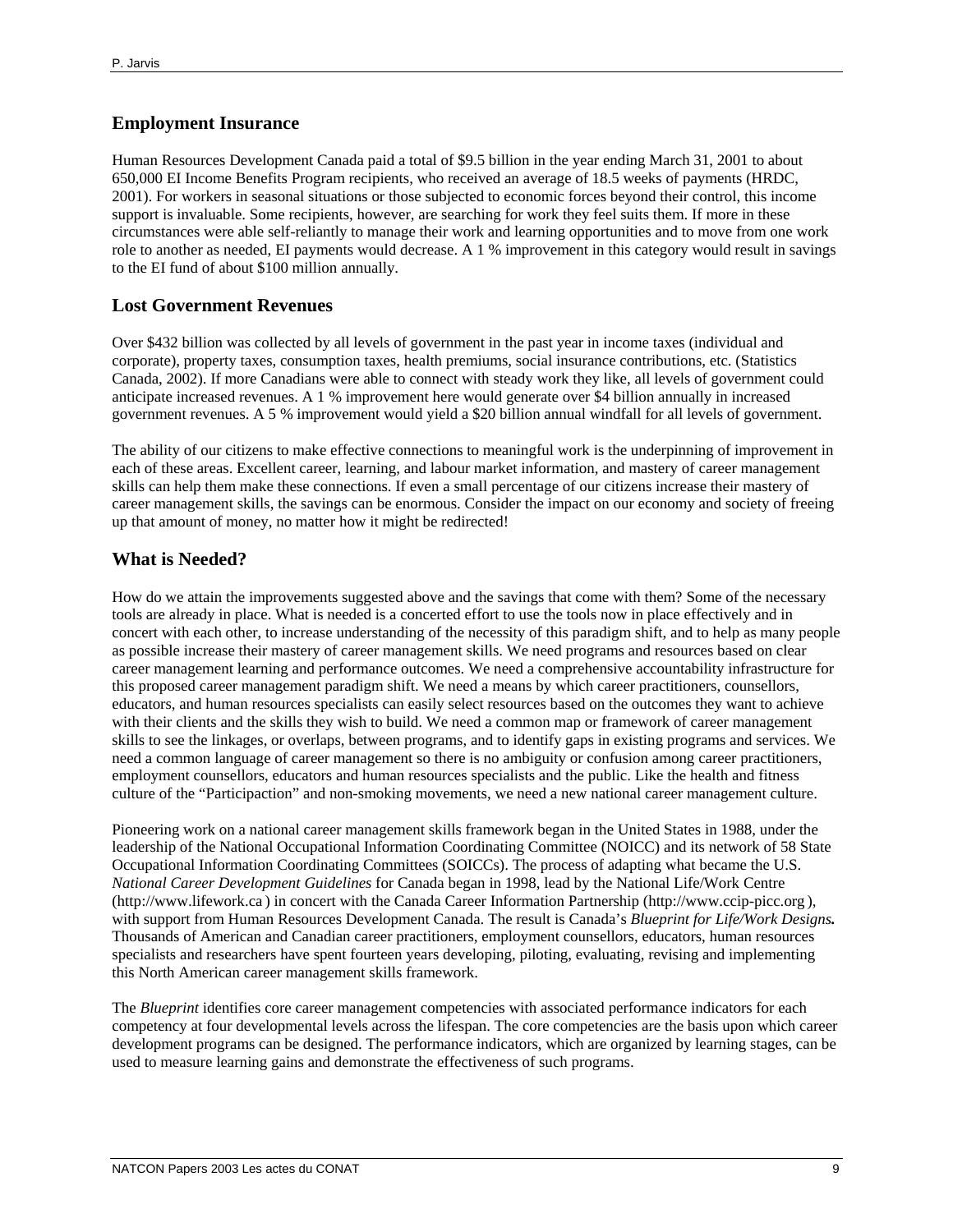Competencies and performance indicators are arranged under three key headings:

- Area A: Personal Management
- 1. Build and maintain a positive self-image
- 2. Interact positively and effectively with others
- 3. Change and grow throughout ones' life

Area B: Learning and Work Exploration

- 4. Participate in life-long learning supportive of life/work goals
- 5. Locate and effectively use life/work information
- 6. Understand the relationship between work and society/economy

#### Area C: Life/Work Building

- 7. Secure or create and maintain work
- 8. Make life/work enhancing decisions
- 9. Maintain balanced life and work roles
- 10. Understand the changing nature of life and work roles
- 11. Understand, engage in and manage one's own life/work building process

These competencies include the employability skills employer groups suggest are lacking in too many prospective employees, particularly youth. In fact, work habits and attitudes strongly influence early adult earnings, so educational and training programs need to emphasize work behaviours as much as they emphasize job skills (Savickas, 2002). Self-reliance grows out of the acquisition of these skills.

The *Blueprint* recognizes that people at different ages and stages learn differently, and that even young children can learn and appreciate the Blueprint competencies. In fact, we know that attitudes toward work are formed early in life, so workforce and vocational guidance policy should take a developmental perspective. Vocational psychologists such as Super, Crites, Gribbons, and Lohnes have each concluded from their longitudinal studies that planful competence in early adolescence relates to more realistic educational and vocational choices, occupational success, and career progress (see Savickas, 2002). For this reason, the *Blueprint's* core competencies are defined for four developmental levels:

- Level 1: Primary/Elementary School
- Level 2: Junior High/Middle School
- Level 3: High School
- Level 4: Adult, including Post-secondary

There are performance indicators for each competency, at each level, organized by "learning stages." For example, the performance indicators for Competency 5 at Level 3 are:

#### Competency 5 – Level 3 (High School): Locate, interpret, evaluate and use life/work information

Learning stage a: Acquisition

- 5.3 a1 Explore the educational and training requirements of various work roles.
- 5.3 a2 Discover how key personnel in selected work roles could become ideal information resources and/or role models.
- 5.3 a3 Explore how trends and work opportunities in various economic/industry sectors impact the nature and structure of work roles.
- 5.3 a4 Explore how employment and workplace trends impact education and training scenarios.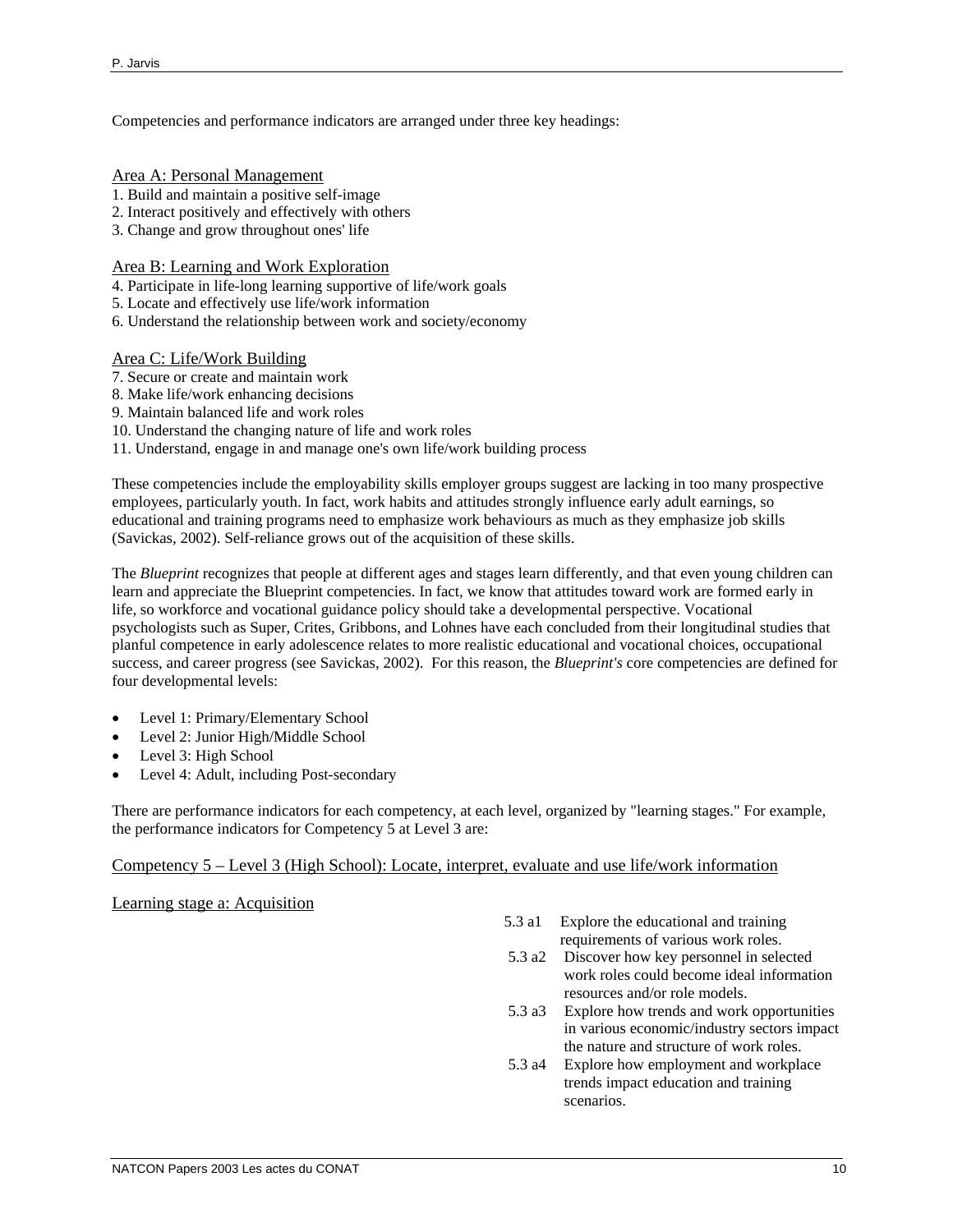# Learning Stage b: Application

#### Learning Stage c: Personalization

# Learning Stage d: Actualization

5.3 a5 Understand how a variety of factors (e.g., supply and demand for workers, demographic changes, environmental conditions, geographic location) impact work opportunities.

- 5.3 a6 Understand how labour market information (profiles, statistics, etc.) should be used when making life and work decisions.
- 5.3 a7 Explore a variety of work alternatives (e.g., full employment, multi-tracking, contracting, consulting, self-employment, entrepreneurship).
- 5.3 b1 Use career information resources such as career monographs, occupation classifications systems, labour market information, mass media, computer and Internet-based career information delivery systems to educate oneself to the realities and requirements of various work roles.
- 5.3 b2 Consult key personnel in selected work roles as information resources, role models and/or mentors.
- 5.3 c1 Determine, according to one's preferences, the advantages and disadvantages of various work alternatives (e.g., full employment, multi-tracking, contracting, consulting, self-employment, entrepreneurship).
- 5.3 c2 Assess life/work information and evaluate its impact on one's life/work decisions.
- 5.3 d1 Improve one's strategies to locate, interpret, evaluate and use life/work information.

The *Blueprint* provides the basis for setting the learning outcomes, establishing performance standards, and measuring success in any public or private sector agency in the career development business. It's a foundation piece of the new career management paradigm, and implementation is well underway.

Many provincial and territorial ministries of education, human resources and employment, community services and others are adopting the *Blueprint* as the foundation of their career management programs or imbedding its competencies into their own guidelines. Career resources, programs, curricula and services from public and private sector organizations, large and small, are being coded to the *Blueprint* competencies and performance indicators. Free *Blueprint* Orientation and Leadership Sessions (http://new.blueprint4life.ca/leadership.cfm) are being offered across the country to develop local *Blueprint Facilitators* to teach educators, career and employment counsellors and human resources specialists to make effective use of the *Blueprint* and its support materials.

Organizations across the country are contributing to the career management paradigm shift in different ways. For example, the Conference Board of Canada's Employability Skills 2000 (http://www2.conferenceboard.ca/education/learning-tools/employability-skills.htm), Human Resources Development Canada's Essential Skills (http://www15.hrdc-drhc.gc.ca/english/es.asp), and the Workinfonet (http://www.workinfonet.ca ) national partnership of career, learning and labour market information Internet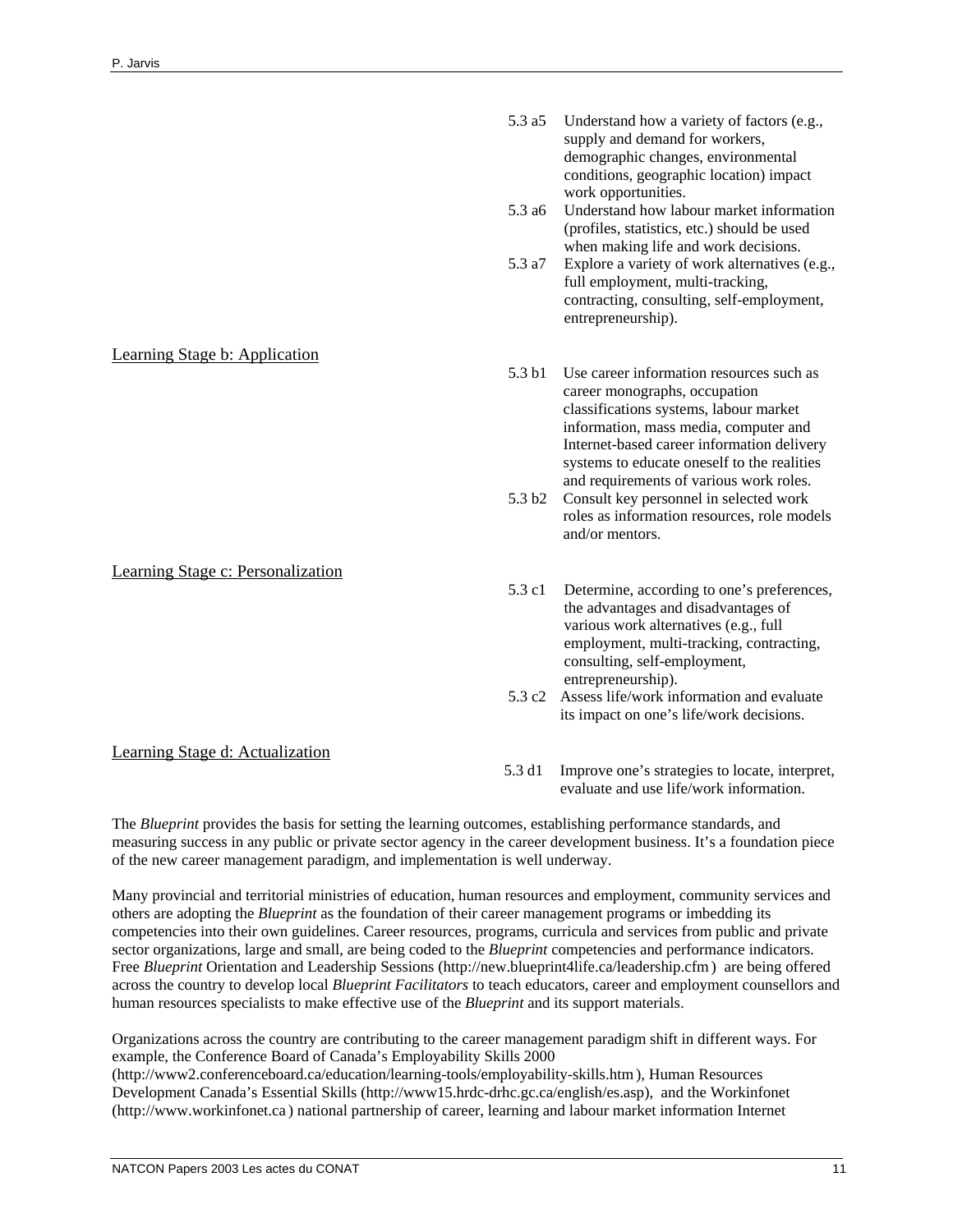gateway sites are making important contributions. The Canada Career Consortium (http://www.careerccc.org ), Industry Sector Councils (http://www.councils.org), Canada Career Information Partnership (http://www.ccippicc.org ), Career Circuit (http://www.thecircuit.org ), Canadian Career Development Foundation (http://www.ccdf.ca), and National Life/Work Centre (http://www.lifework.ca ) are as well. The *National Career Development Standards and Guidelines for Career Practitioners* (http://career-dev-standards.org) is a complementary competency framework for career and employment counsellors and career practitioners. *The Real Game Series* (http://www.realgame.ca)*,* now in thousands of schools from coast-to coast, provides national curricula to teach career management skills in educational and community settings. The *Blueprint* provides a map of the career management terrain by which these and many other contributions of large and small, public and private sector organizations across Canada can be plotted and tracked.

# **Conclusion**

School-to-work transition and workforce development initiatives have failed too many citizens because career management skills have not received the curricular focus that academic and technical skills receive. Career theorists provide clear and unequivocal evidence to demonstrate the need to imbed career management skills in all education and training programs and services designed to help people succeed in the employment market of the future. Implementing career-relevant programs that integrate the Blueprint career management skills and accountability procedures will:

- help more youth and adults become satisfied, fulfilled, self-reliant, contributing and prosperous citizens;
- bring more motivated and engaged learners to teachers and trainers;
- provide more qualified and motivated workers to Canadian businesses that are increasingly challenged to find the talent they need to compete successfully;
- save billions of dollars annually in support of people who have difficulty locating and maintaining suitable work roles; and
- increase our international competitiveness and improve living standards in communities across the nation.

The OECD applauds Canada's approach in its current 14-country Career Guidance Policy Review. After visiting Canada from July  $2<sup>nd</sup>$  to July  $10<sup>th</sup>$ , 2002 the OECD reviewers noted:

"The team identified the strengths of the career guidance system in Canada as including:

- the extent and quality of labour market information;
- the development of creative resources (like The Real Game);
- the development of strategic instruments (notably the Blueprint for Life/Work Designs and the Standards and Guidelines for Career Development Practitioners); and
- the creative support for public-private sector partnerships and for third-sector initiatives, both a national level and at local level.

In all of these respects, Canada is widely recognized as being a world leader, a position endorsed and reinforced by the two recent international symposia on career development and public policy (funded by Human Resources Development Canada and managed and coordinated by the Canadian Career Development Foundation)." (http://www.oecd.org/els/education/careerguidance)

Momentum for the career management paradigm shift is growing among government departments, educational leaders, community agencies, business owners, career and employment counsellors, and human resource specialists. Their support will help close the gap between workers' skills and workforce needs. The looming skills crisis provides compelling reasons to redouble our commitment to helping many more people acquire knowledge age career management skills to assure increased prosperity for citizens and corporations, windfalls for governments and an even brighter future for our country.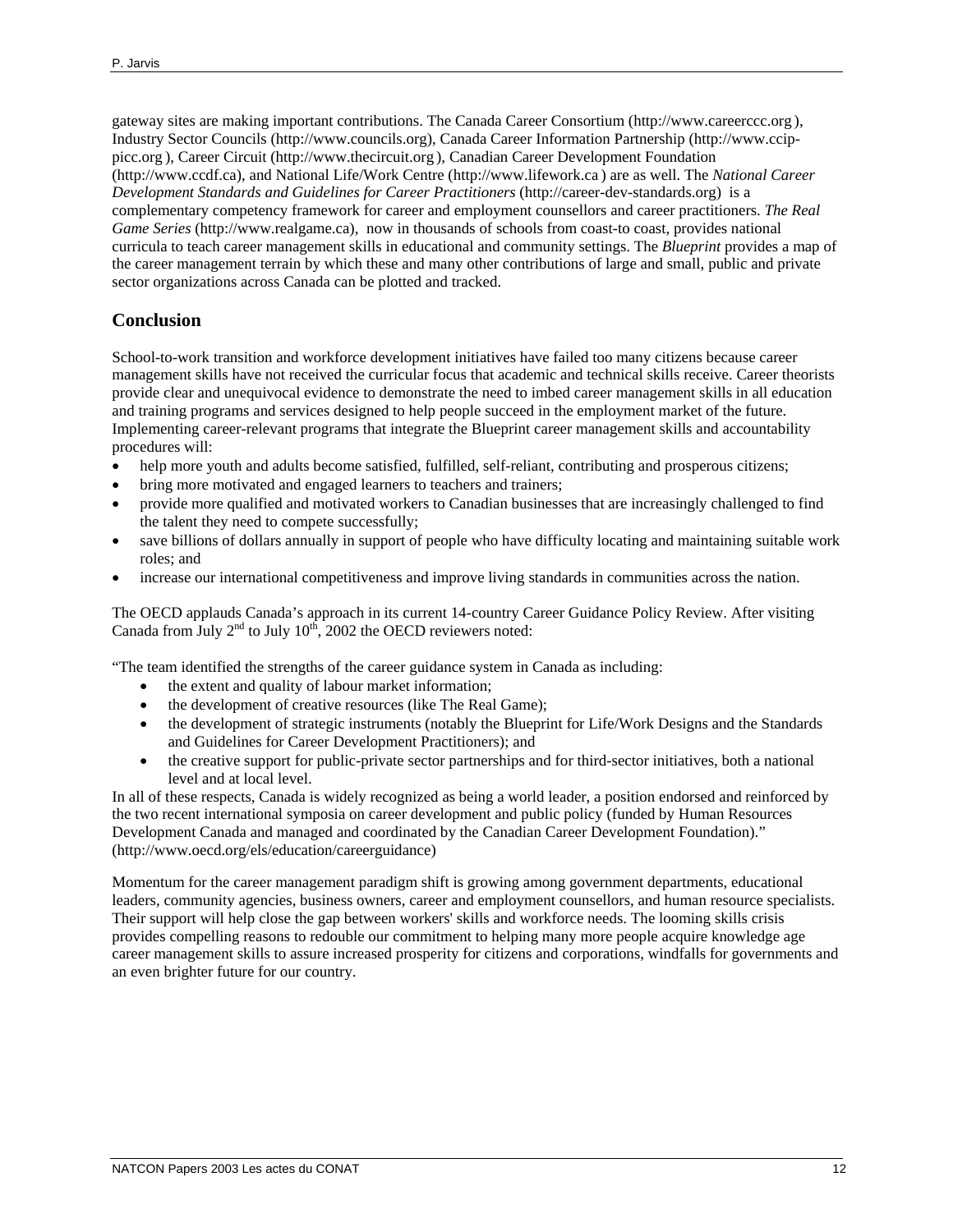## **Bibliography**

Applied Research Branch, Human Resources Development Canada. World of Work: Overviews and Trends. Job Futures (2000).

BC Ministry of Education. High School Graduate Transition Study. (2002).

Bronson, P. *What Should I do With My Life? The True Story of People Who Answered the Ultimate Question*. Random House. (2003).

Carlson, B., After Career Development, What? Office of vocational and Adult Education, U.S. Department of Education, Washington, DC. (2002).

Diamantopoulou, A. European Commissioner responsible for Employment and Social Affairs, *EC News*, Lexis-Nexis database, Commission of the European Communities. (2000).

Froeschle, R. *Cost of Market Indecision: The Economic Effects of Insufficient Career Information*, Texas Workforce Commission, Career Development Resources, Austin, TX. (2003).

Government of Canada, *Speech from the Throne*. (September 30, 2002).

Gysbers, N.C. "Involving Counseling Psychology in the School-to-Work Movement: An Idea Whose Time Has Come. *The Counseling Psychologist*, 25(3), 413-427. (1997).

Human Resources Development Canada. *Knowledge Matters: Skills and Learning for Canadians*. (2002).

Human Resources Development Canada, Performance Report. (March 31, 2001.

Ipsos-Reid. "Canadians and Stress: A Special Report", *Globe and Mail* & CTV. (September 2002).

Krumboltz, J.D., & R.L. Worthington. "The School-to-Work Transition From a Learning Theory Perspective". *The Career Development Quarterly*, 47, 312-325. (1999).

Maxwell, J. Smart Social Policy – "Making Work Pay," Canadian Policy Research Networks, Ottawa. (2002).

Redekopp, D. Life Role Development Group, Edmonton, AB. (2002).

Shaw, S. President, Northern Alberta Institute of Technology, The Role of Education: Building a World-Class Work Force, Edmonton, (September 2002).

Savickas, M, 14 Facts Career Specialists Could Assert in Debates about Public Policy Regarding Workforce Development and Career Guidance, For International Career Development Policy/Practice Symposium participants, Vancouver, May 2002.

Statistics Canada and Human Resources Development Canada *School Leavers Survey*, 1997.

Statistics Canada, CANSIM II, Consolidated federal, provincial, territorial and local government revenue and expenditure. (August 2002).

Statistics Canada, CANSIM II, Economic Indicators – Canada. (August 2002).

Statistics Canada, Labour Force Survey. (2001).

Straby, R. Life Works by Design, Elora, ON. (2002).